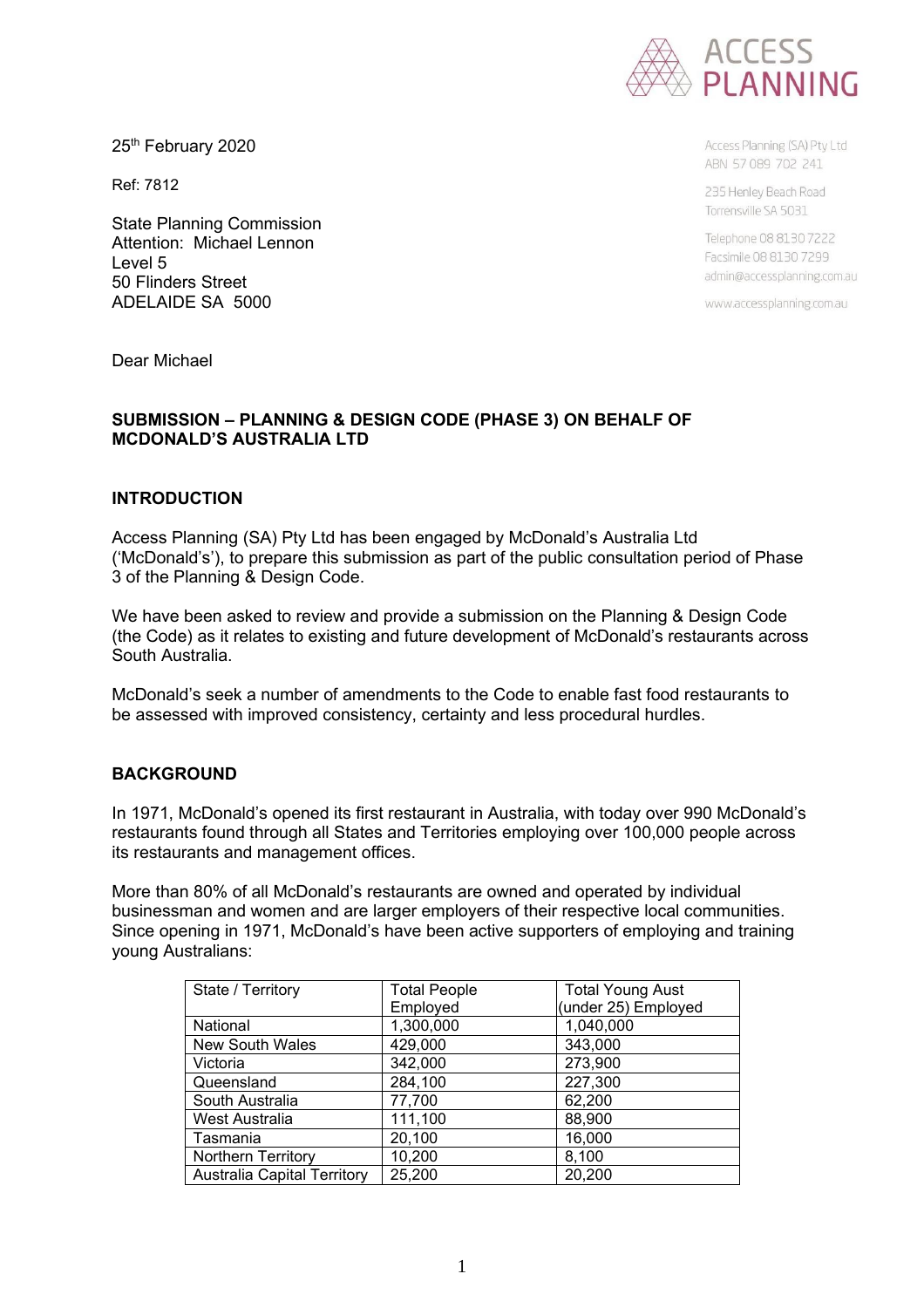

Each McDonald's restaurant provides employment opportunities for more than 100 people on a full and part time basis. . Where possible, employees are obtained from the local community in which the store is located.

Employing local residents ensures that wages are retained in the local economy and the use of local resources for services, maintenance and repair required by each restaurant filter back to the local community. Estimates for wages local services, maintenance & repair can be expected to exceed one million dollars annually for a typical store.

McDonald's Australia is a nationally accredited Registered Training Organisation (RTO). The organisation offers accredited courses to crew including Certificate II in Retail Operations and Certificate III in Retail Supervision. Restaurant managers, through course work, on the job skills and experience can complete Certificate IV in Retail Management, Advanced Diploma in Business. The provision of employment and training initiatives by McDonald's is delivered at both the local, state and national level has a positive economic and social impact on the locality.

Socially, McDonald's stores provide sponsorship of local initiatives and community groups. Each store is committed to contributing to the community in which it operates, and this often takes the form of local sponsorships and charitable donations. Many McDonald's licensees are also involved in educational programs providing mentorship to local high-school students on the principles of running a business.

On a broader basis Ronald McDonald House Charities (RMHC) provide a `home away from home' for the families of children with serious illness. Since 1981, RMHC has provided over 35,000 Australian families with more than 750,000 nights of accommodation. McDonald's pays all administration & management costs for RMHC, with many employees volunteering their own time. Each restaurant plays a vital role in fundraising on behalf of the charity within the local community and donations through McDonald's marketing cooperative.

McDonald's is currently in the process of coordinating the role out of at least five new restaurants in South Australia yearly over the next five years. This will provide significant investment, in terms of both construction and job opportunities within local community and McDonald's seeks to ensure that the Code policies provide greater consistency, certainty and less procedural hurdles than currently afforded in existing Development Plans.

### **CODE-WIDE AMENDMENTS**

It is the very nature of fast food restaurants that high-profile sites on main arterials roads are sought as a preferred location. In the increasing changing market, drive though services are becoming a larger component of sales with more than 60% of all clientele now use drive through services rather than entering the chosen store. The introduction of food delivery systems is likely to increase this aspect of sales.

At present, each Development Plan throughout the State contains policies that significantly vary from each other. The complex and excessive variations in planning policies results in a planning system that causes a great deal of confusion, excessive delays, high levels of uncertainty and decreased community confidence.

In the case of McDonald stores, they are defined in the *Development Regulations 2008* as a 'shop'. In many zones across the State, and especially those located on main arterial roads or 'commercial based' zones, a shop that exceeds 250m $^{\rm 2}$  or 450m $^{\rm 2}$  is assessed as a noncomplying form of development.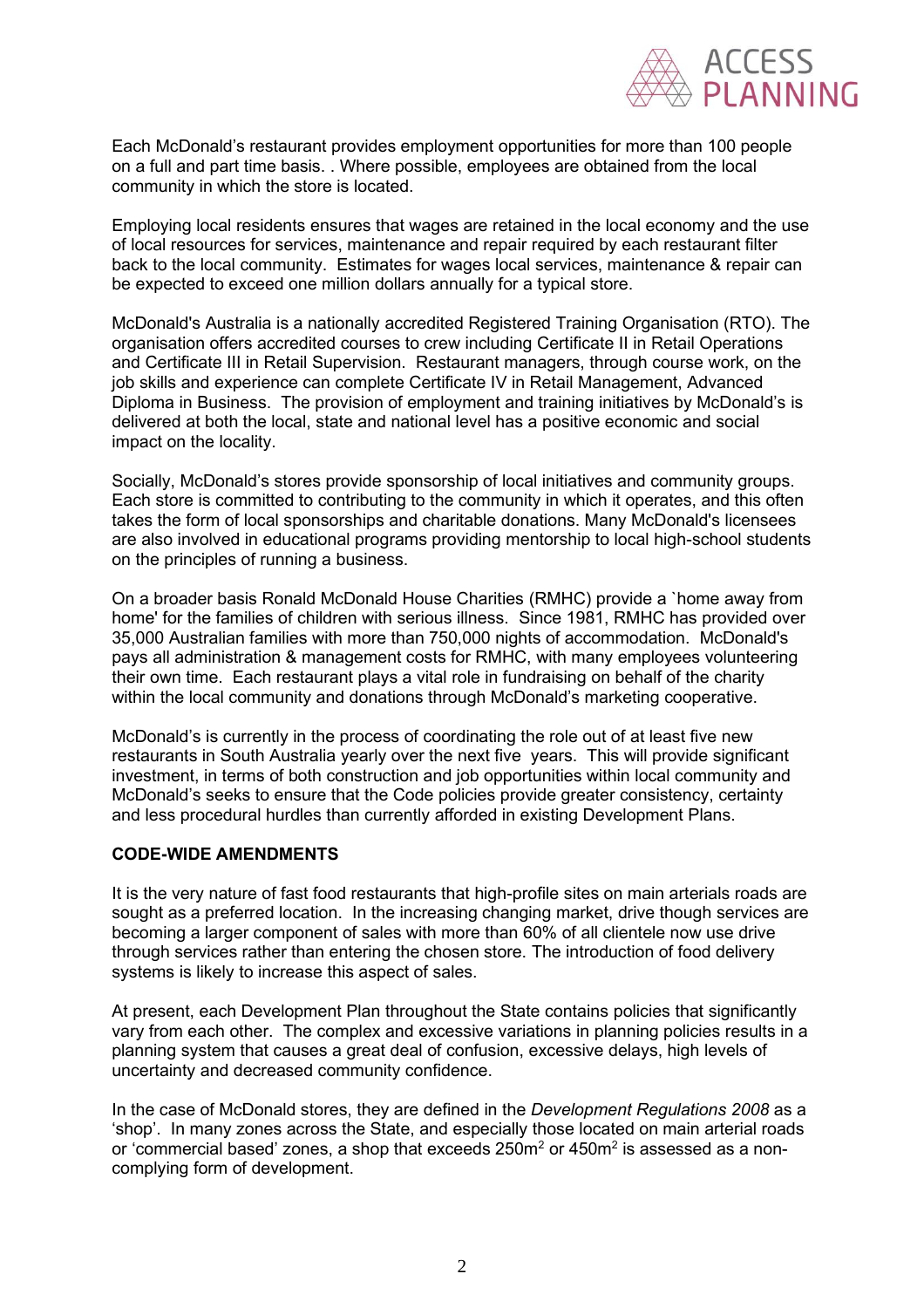

Most, if not all stand alone McDonald's stores exceed the  $450\mathsf{m}^2$  threshold for being assigned as a non-complying development.

In the mid 1980's, the State Government introduced policy changes across all Development Plans to makes shops generally non-complying where located outside of centre/shopping/commercial zones. Since this time, many McDonald's stores have opened throughout Greater Adelaide and the wider State, outside of established retail 'centres'. The vast majority of these have been required to undertake the non-complying process.

The fact that both Council Assessment Panels and the State Commission Assessment Panel (formerly Development Assessment Commission), and in some cases, the Environment Resources and Development Court have approved these stores as noncomplying forms of development is a clear indication that the policies applying to such developments are well out of date.

The justification and overall support for McDonald's stores to be established outside of established Centres and along main arterial roads include the following:

- Fast food restaurants such as McDonald's are a destination in their own right and do not form part of the day to day shopping needs of the community that necessitate a Centre Zone location;
- Fast food restaurants are traditionally sited on arterial roads, from which they draw a large percentage of their custom. On average some 60% of custom is generated by the drive-thru facility, whilst the vast majority of customers attend the stores by car rather than public transport.
- Sites with arterial frontages are hard to obtain within existing shopping developments/zones;
- The area required accommodating the drive-thru lanes and service access limits their ability to be sited in local centre zones and limited access to arterial roads from larger centres mitigates against their location in larger, established Centres;
- The hours of operation of the proposed store differ significantly from normal retail outlets (24 hours), with peak evening trade occurring at times when other retail outlets are often shut, such that any benefits to other shops in a Centre zone deriving from the customers to the restaurant are minimal;
- Given that the customer base of, and reason to visit a fast food restaurant differs from the day to day shopping trip normally associated with the reason to visit a shopping centre, it is not considered that its location outside of a designated Centre will detract from the function or viability; or result in the deterioration of nearby Centre zones;
- Interface issues with adjoining developments are the same whether or not the land is located in a Centre zone.

McDonald's supports the State Planning Commission in its endeavours to introduce State wide reforms to the South Australian Planning System. The proposed Code and its single, consistent approach to zoning and policy development are actively supported.

A review of the draft Code reveals an increased range of deemed-to-satisfy development and decreased reliance on restricted forms of development. The decreased listing of land uses as a restricted form of development is seen as a positive step towards creating a planning system that places greater emphasis on performance based planning rather than relying on the overlying stringent, time consuming and expensive non-complying process.

McDonald's also supports the Planning Reforms changes to the public notification requirements that have been tempered to better reflect the changing needs of the wider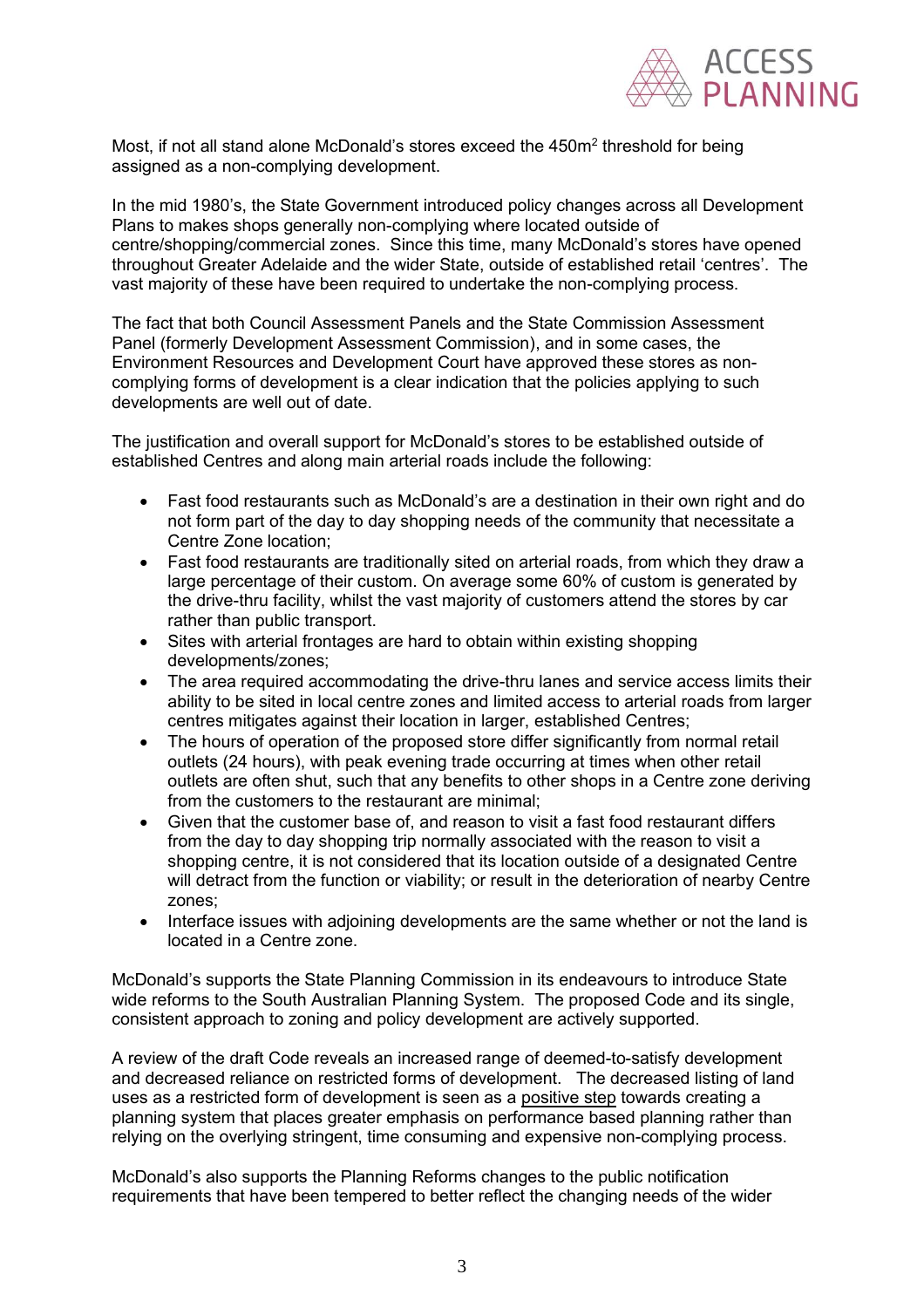

community along with the State Planning Commission's desire for the communities greater involvement in planning policy rather than the development assessment process.

The removal of third party notifications and appeal rights provides McDonald's with a stronger desire to invest with a greater degree of certainty and trust in the approval process.

McDonald's supports the listing of 'shop' or 'restaurant' in the envisaged lists (Performance Outcome 1.1) of various Zones throughout the draft Code that are found along main arterials roads.

We are encouraged by many of the 'Neighbourhood' based Zones that include the following Performance Outcome (PO 1.6 – General Neighbourhood Zone, PO 1.6 - Housing Diversity Neighbourhood Zone, PO 1.4 Suburban Neighbourhood Zone):

*"Larger scale shops, offices and consulting rooms established on higher order roads and adjacent existing commercial and retail precincts"*

There is however concern that the Designated Performance Outcome (DPF) does not provide enough site area for 'large scale shops, offices and consulting rooms' to be established on sites with frontage to a main arterial road:

*"Shop, consulting room and office:*

- *(a) floor area does not exceed 200m<sup>2</sup> ; and*
- *(b) are located on sites with a frontage to an arterial road or collector road or adjacent a Main Street or Activity Centre Zone."*

To facilitate 'larger' shops without resulting in excessive floor plate sizes, it is considered appropriate to increase the maximum size from 200m $^2$ to 500m $^2\!$ .

This will enable opportunities for development in appropriate locations, with the existing suite of other provisions in the zones providing the necessary tools to retain residential character and amenity. This also includes the existing interface provisions found within the general modules.

The increase of the maximum floor size in the Performance Outcomes supports the draft Codes 'Neighbourhood' based Zones and 'Employment' bases Zones that list 'shop' or 'restaurant' greater than 1000m<sup>2</sup> as a Restricted form of development. This ensures a logical step of floor plate sizes from smaller performance assessed applications to larger restricted applications – thereby requiring a more rigorous assessment process.

McDonald's supports the performance assessed notification requirements, whereby no third party notification (ie current Category 3 public notification) is required and the removal of potential third party appeal rights. As previously stated, this provides a significant greater degree of certainty and trust in the assessment process.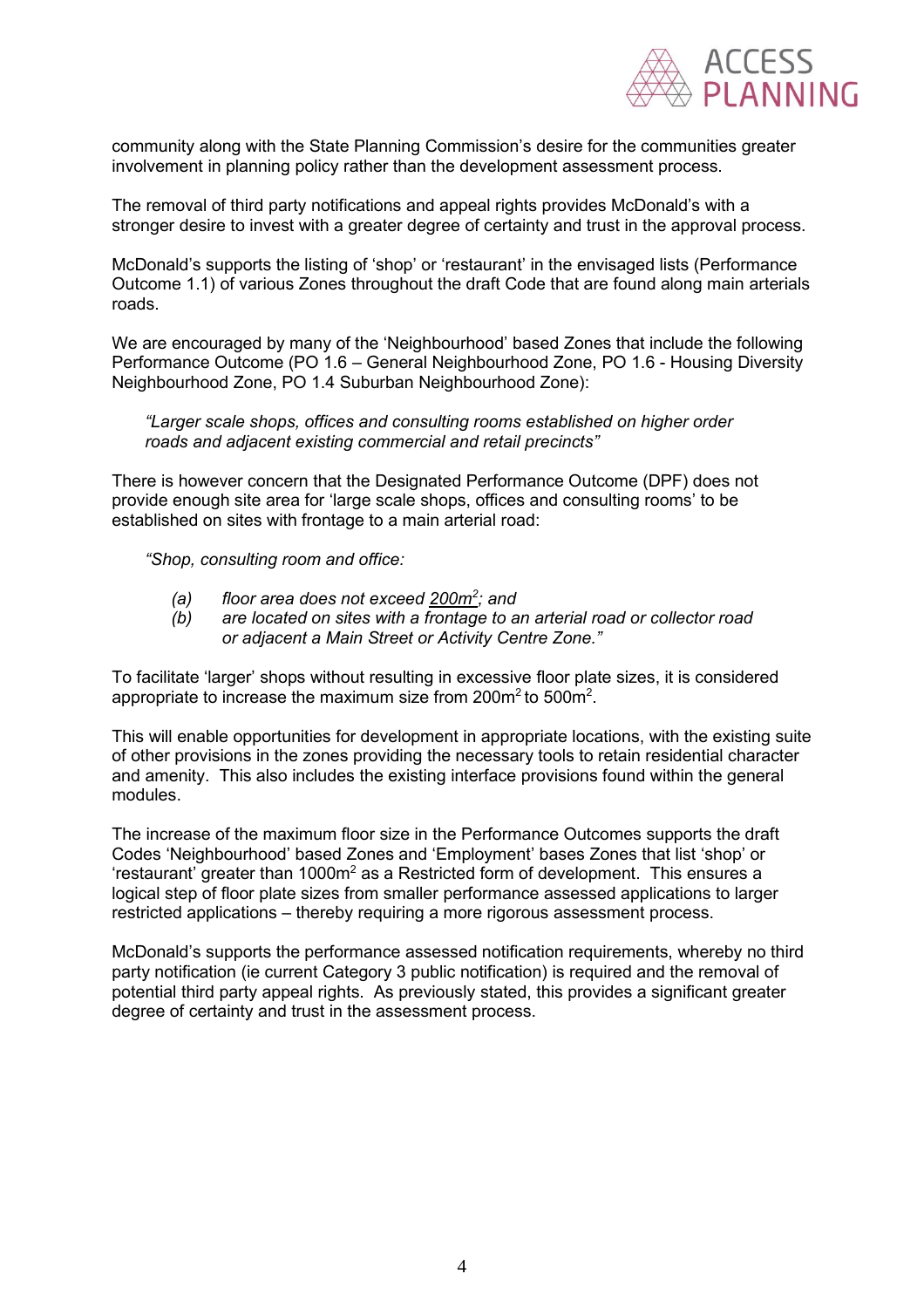

### **SITE SPECIFIC CODE AMENDMENTS**

#### Sturt Highway & Belvidere Road, Nuriootpa

On 5 September 2019, the Barossa Council Development Plan was updated to reflect the Delegate for the Minister for Planning's (Hon Rob Lucas MLC) approval of the Nuriootpa (Sturt Highway Service Centre) Development Plan Amendment.

This Development Plan Amendment amended the Barossa Council Development Plan to facilitate the development of a highway service centre and associated facilities at the corner of Sturt Highway and Belvidere Road (7 Belvidere Road), Nuriootpa. A new Policy Area of the existing Primary Production (Barossa Region) Zone was created to provide a suite of policies that would facilitate the construction of a petrol station, restaurant, convenience store, car parking, playground and public amenities.



Source: SAPPA

The Nuriootpa Sturt Highway Service Centre Policy Area enables the proposed development to be undertaken as a Category 1 form of development (with no public notification), while still ensuring that the winery related activities could continue to occur (and expand) without altering its current development opportunities.

The draft Code proposes the subject land to be located within the Employment Zone. The Desired Outcomes of this Zone state:

# *DO1*

*A comprehensive range of industrial, logistical, warehousing, storage, research and training land uses together with compatible business activities generating wealth and employment for the State.* 

# *DO 2*

*Employment generating uses are arranged to:* 

*(a) support the efficient movement of goods and materials on land in the vicinity of major transport infrastructure such as ports and intermodal freight*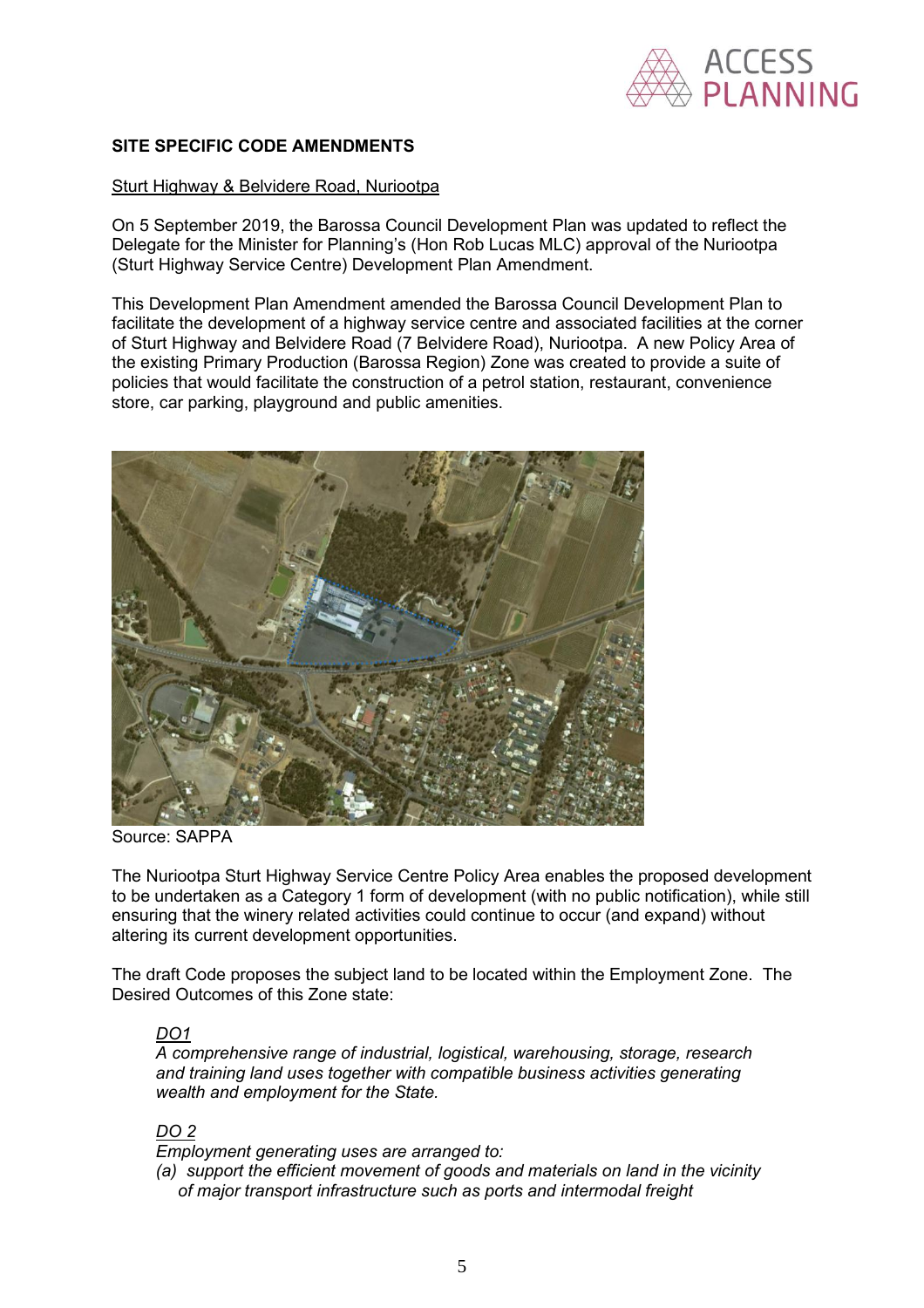

*facilities*

- *(b) maintain access to water front areas for uses that benefit from direct water access including harbour facilities, port related industry and warehousing, ship building and related support industries;*
- *(c) create new and enhance existing business clusters;*
- *(d) support opportunities for the convenient co-location of rural related industries*  and allied *sepbusinesses that may detract from scenic rural landscapes; and sep*
- *(e) be compatible with its location and setting to manage adverse impacts on the amenity of <i>s*<sub>*ise*</sub>*land in adjacent zones.*  $\frac{177}{58}$

There are strong concerns that the proposed Employment Zone does not provide sufficient policy guidance for the proposed integrated highway service centre and associated restaurant development. Significant time, resources and community engagement has been undertaken as part of DPA process for this now to be removed without any consideration of the wider implications. Of particular interest:

- The Employment Zone provides minimal guidance for the intended development
- The Employment Zone provides minimal guidance for the existing winery related activities and their operations
- As the Zone adjoins a 'different zone', any form of development within the subject land will require public notification
	- o This is clearly at odds with the intention of the DPA that introduced a list of Category 1 land uses relevant to the development of the land for a highway service centre
- Non-complying limits were introduced into the Policy Area to limit convenience goods retailing (ie supermarket) of 250m $^2$  to ensure that this form of retail does not impact upon the development that should be located within the District Town Centre Zone (main retail centre of the adjoining Nuriootpa township)

It is respectfully requested that the State Planning Commission consider the creation of a new Subzone within the proposed Employment Zone to reinstate the key elements of the existing Nuriootpa Sturt Highway Service Centre Policy Area.

This would ensure that a restaurant, along with all other forms of currently envisaged land uses, can be assessed with clear guidance from the planning policies and do not attract any form of public notification.

### Port Wakefield Road, Bolivar

McDonald's are in active discussions with the land owners of a number of allotments located on Port Wakefield Road, Bolivar. A significant extent of investment has occurred within recent years to develop the previously vacant land into a large integrated development incorporating a service station, fast food outlets and car washing facilities. Adjoining this development is the existing White Horse Inn, a long-standing hotel, bottle shop and shortterm accommodation with significant infrastructure investment occurring to the west – being the Northern Connector project.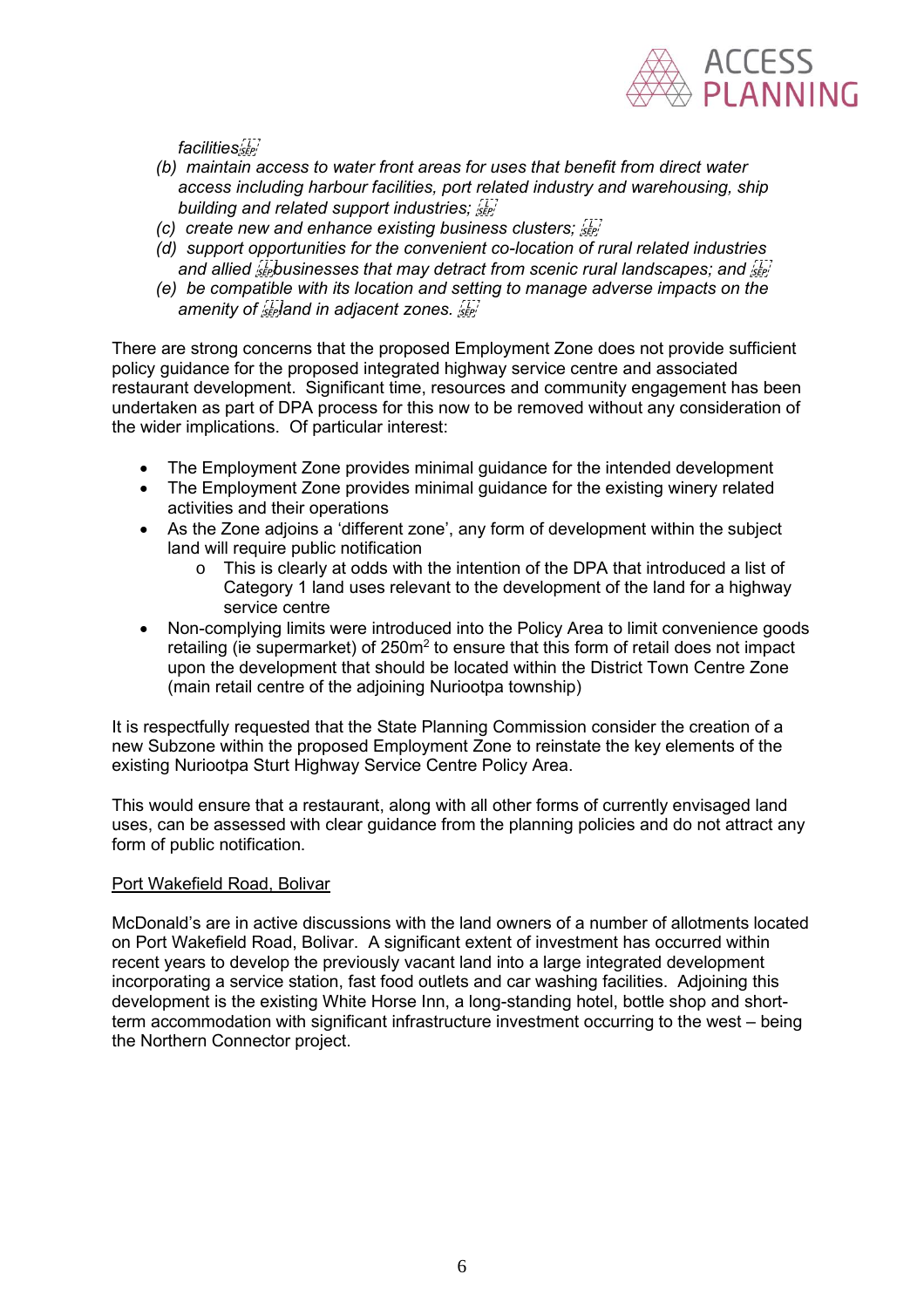



**Source: P&D Code Map Viewer**

The subject land is located within the Primary Production Zone as depicted on Maps Sal/23 and Sal/31 of the Salisbury Council Development Plan consolidated 4 April 2019.

The land to the north is located with the Caravan and Tourist Park Zone, the land to the west located with the Industry Zone and the land to the south located in the Open Space Zone.

The Primary Production Zoned land is a long wedge of land that is isolated from larger areas of similar zoned land and not considered to be an appropriate zone to reflect either the current or future desired land uses. The draft Code proposed the subject land to be included with the Rural Zone (as demonstrated below):



**Source: P&D Code Map Viewer**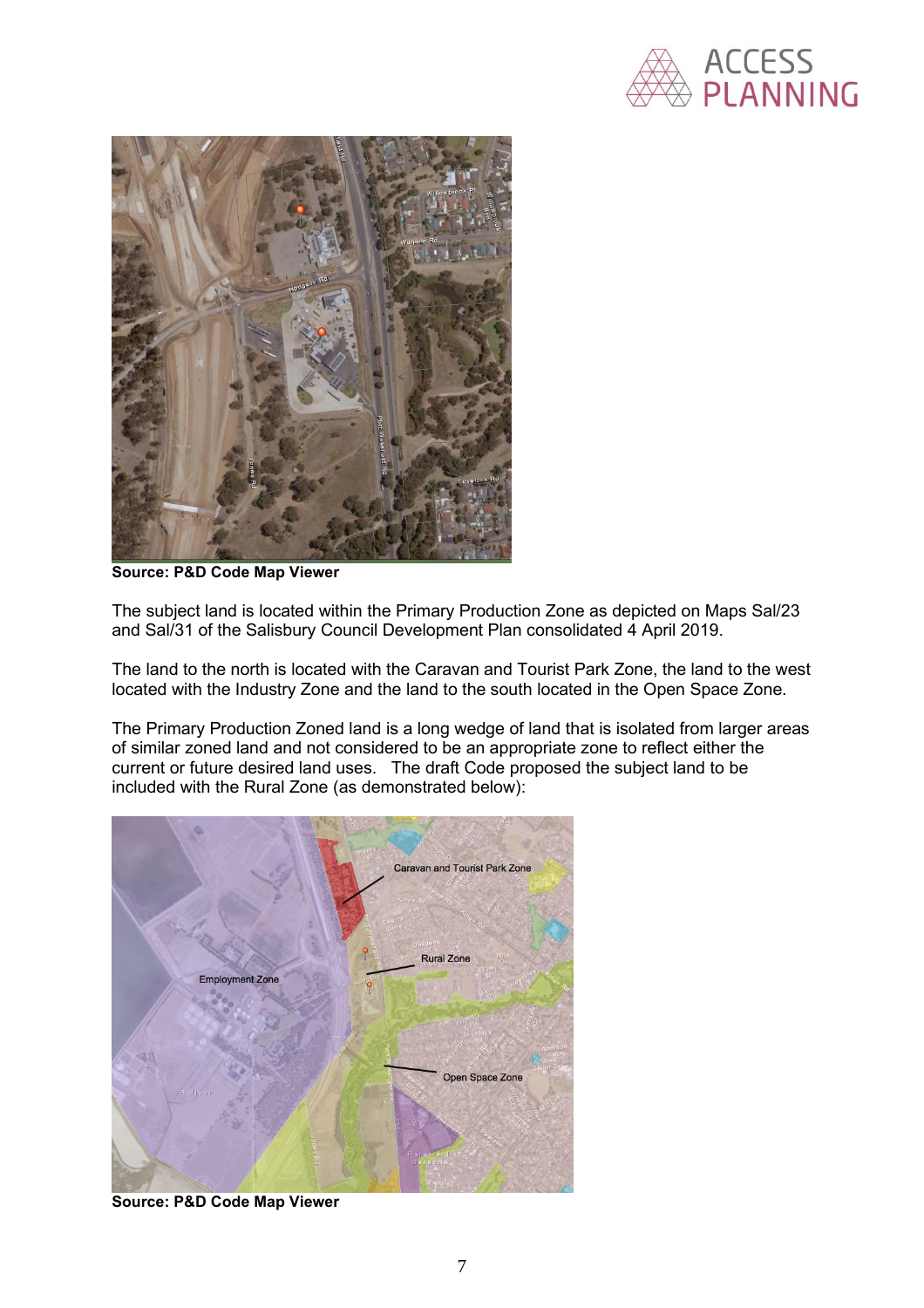

The proposed Rural Zone is a zone that is intended to be applied in agricultural and rural areas of the State where a diverse range of land uses are anticipated. The two Desired Outcomes of the Zone clearly articulate the intended land uses:

# *DO 1*

*A zone supporting the economic prosperity of South Australia primarily through the production, processing, storage and distribution of primary produce, forestry and the generation of energy from renewable sources.* 

### *DO 2*

*A zone supporting diversification of existing businesses that promote value adding, such as industry, storage and warehousing activities, the sale and consumption of primary produce, tourist development and accommodation.* 

All of the associated performance criteria clearly describe the intent for land use activities of a rural nature. It is considered inappropriate that a Rural Zone is applied in this urban setting where a differing set of provision should be required to assess any future applications.

It is considered that the Code contains a suite of differing Zones that could be readily applied to the subject land that better reflects the current and future desired land uses in this locality. Either of the two following Zones would provide the most appropriate fit:

- Employment Zone
	- o provides a logical extension to the zone to the west
- Suburban Employment Zone
	- $\circ$  provides a transition between the Employment Zone to the west and the General Neighbourhood Zones to the east (separated by Port Wakefield Road)
	- o contains land uses more tailored towards access to main arterial road frontages

# **DEFINITIONS**

As previously discussed, a McDonald's store is defined as a 'shop' pursuant to the *Development Regulations 2008:*

*Shop means—*

*(a) premises used primarily for the sale by retail, rental or display of goods, foodstuffs, merchandise or materials; or (b) a restaurant; or (c) a bulky goods outlet or a retail showroom; or (d) a personal service establishment, but does not include— (e) a hotel; or (f) a motor repair station; or (g) a petrol filling station; or (h) a plant nursery where there is no sale by retail; or (i) a timber yard; or (j) service trade premises; or*

*(k) service industry;*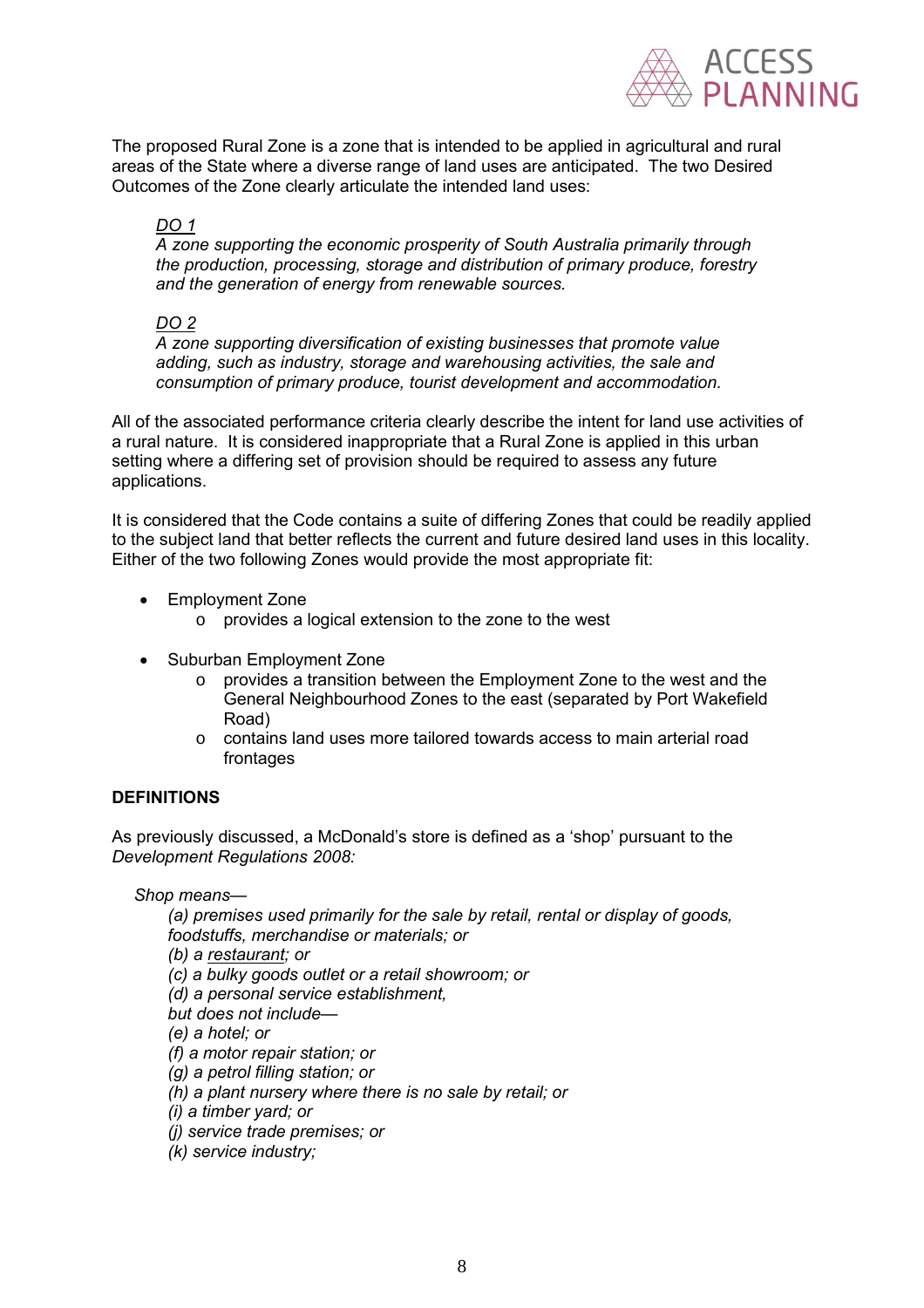

The draft Planning and Design Code incorporates Land Use and Administrative definitions that are used to provide clarity on the intent of terms and land uses. McDonalds supports this approach and the increased certainty in the legal interpretation of certain land uses.

It is also noted that a number of new land use definitions have been inserted into Phase 2 and 3 the Code since the implementation of Phase 1 of the Code. Whilst this is supported, it is noted that neither 'Shop' nor 'Restaurant' has undergone any significant change.

McDonald's suggests that both land uses are given a more detailed review as part of the finalisation of Phase 2 and 3 of the Code. As part of this review, it would be supported if the Commission removed 'restaurant' from the 'shop' definition to assist in removing the current level of uncertainty.

In the alternative, provision could be made to distinguish a fast food restaurant from other forms of restaurants which could be done by adopting the definition of 'convenience restaurant' as used in the Victorian Planning Code could be adopted in the new Code.

The definition of a convenience restaurant is as follows;

*"Land used to prepare and sell food and drink for immediate consumption, where substantial provision is made for consumption both on and off the premises"*

As per the Victorian Code, provision should be made for the development of convenience restaurants in all zones where the land has an arterial road frontage.

### **CONCLUSION**

McDonald's supports the State Planning Commission in its endeavours to introduce wide reforms to the South Australian Planning System. The proposed Code and its single, consistent approach to zoning and policy development within the State are actively supported.

McDonald's supports the increased opportunities to facilitate fast-food outlet development along main arterials roads via its proposed performance-assessed development pathway in the Planning & Design Code. The reduced reliance on restricted development and its associated third party notification and appeal rights are also supported.

We do however respectfully ask that the Department of Planning, Transport and Infrastructure and the State Planning Commission give strong consideration to the following changes as discussed earlier in this report:

- increase the minimum floor size to 'shops' in the General Neighbourhood Zone, Suburban Neighbourhood Zone and Housing Diversity Neighbourhood Zone from  $200m^2$  to 500 $m^2$
- creation of a new Subzone in the Employment Zone to reflect the existing Nuriootpa Service Highway Service Centre Policy Area as depicted in the Barossa Council Development Plan
- change the Rural Zone at Bolivar to either the Employment or Suburban Employment Zone
- consider changes to Land Use Definitions to remove 'restaurant' from 'shop' or introduce a separate definition for fast food restaurants as a "convenience restaurant"